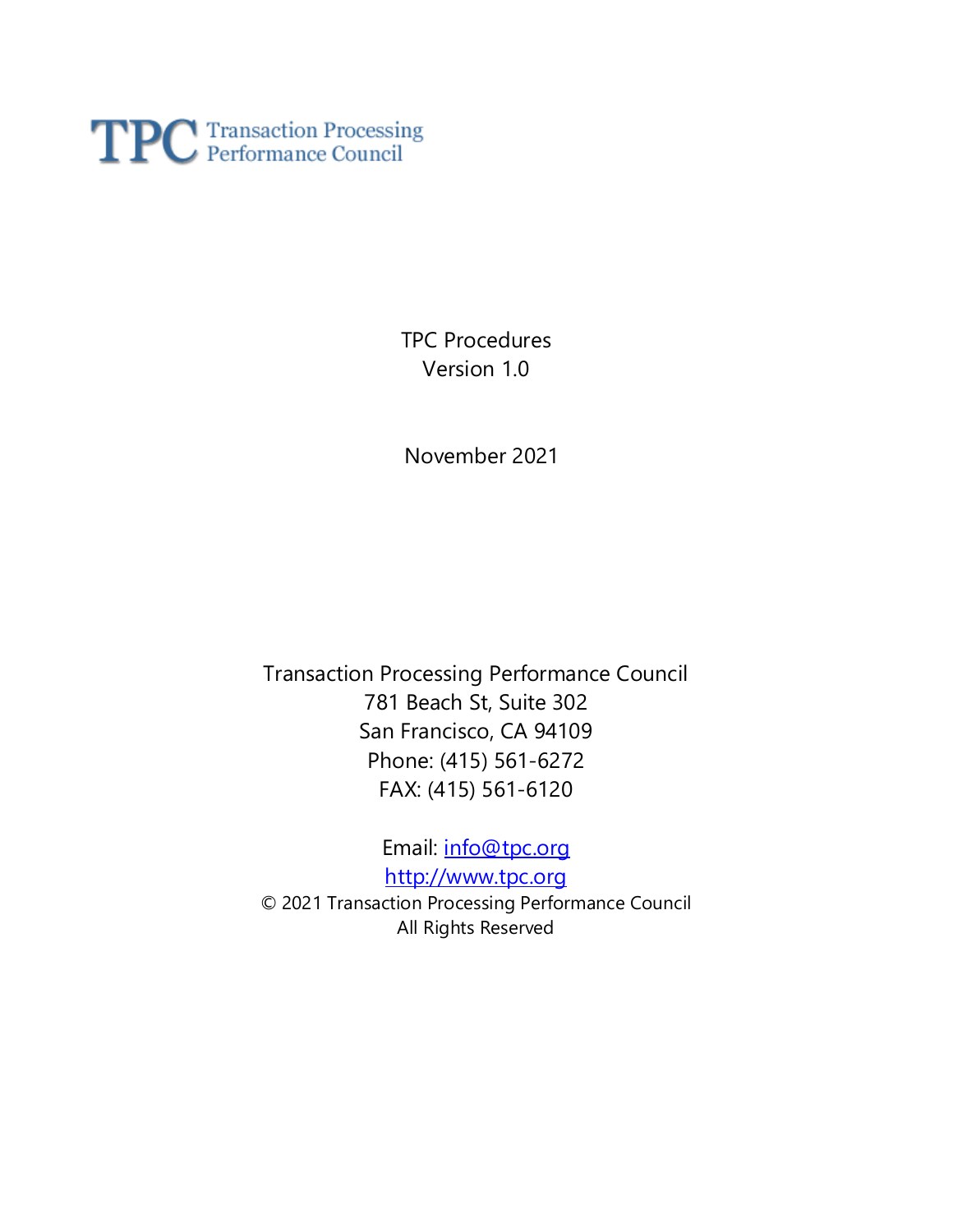# **Legal Notice**

The TPC reserves all right, title, and interest to this document and associated source code as provided under U.S. and international laws, including without limitation all patent and trademark rights therein.

Permission to copy without fee all or part of this document is granted provided that the TPC copyright notice, the title of the publication, and its date appear, and notice is given that copying is by permission of the Transaction Processing Performance Council. To copy otherwise requires specific permission.

# **Trademarks**

TPC, TPC Benchmark, TPC-C, TPC-E, TPC-H, TPC-DS and TPC-VMS are trademarks of the Transaction Processing Performance Council.

Product names, logos, brands, and other trademarks featured or referred to within this Specification are the property of their respective trademark holders.

# **TPC Membership**

A list of the current TPC Member companies can be found at http://www.tpc.org/tpc\_documents\_current\_versions/pdf/tpc\_membership.pdf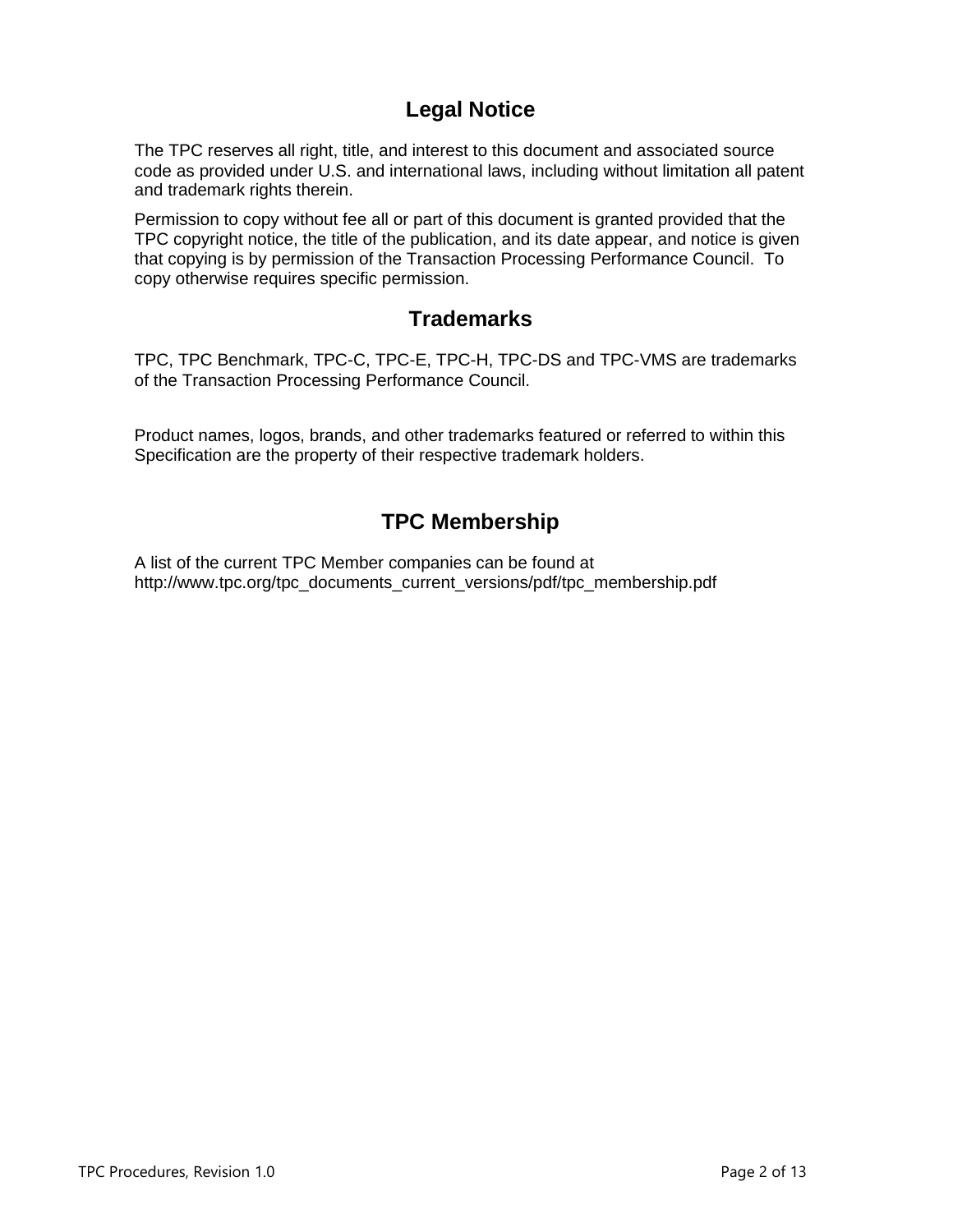# **Document Revision History**

| Date          | Version | <b>Description</b>                                           |
|---------------|---------|--------------------------------------------------------------|
| August 2019   | 0.1     | <b>Initial Draft</b>                                         |
| January 2020  | 0.2     | Second Draft                                                 |
| January 2020  | 0.3     | <b>Third Draft</b>                                           |
| November 2021 | 1.0     | Added Open Source Development and License Compliance Testing |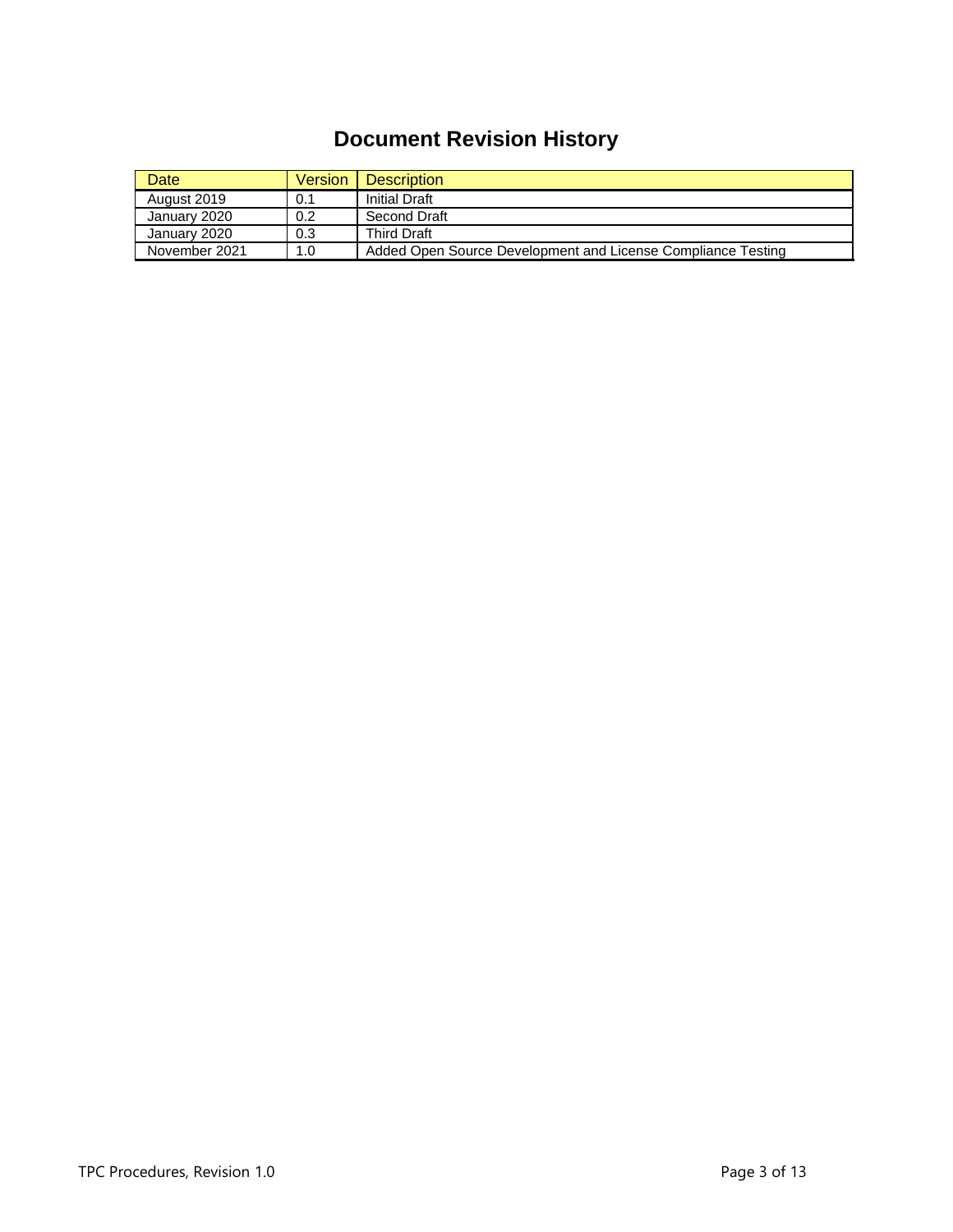# **Typographic Conventions**

The following typographic conventions are used in this specification:

| Convention                   | <b>Description</b>                                                                 |  |
|------------------------------|------------------------------------------------------------------------------------|--|
| <b>Bold</b>                  | Bold type is used to highlight terms that are defined in this document             |  |
| <i><u><b>Italics</b></u></i> | Italics is used to highlight text that should be used in TPC documents<br>verbatim |  |
| <b>UPPERCASE</b>             | N/A                                                                                |  |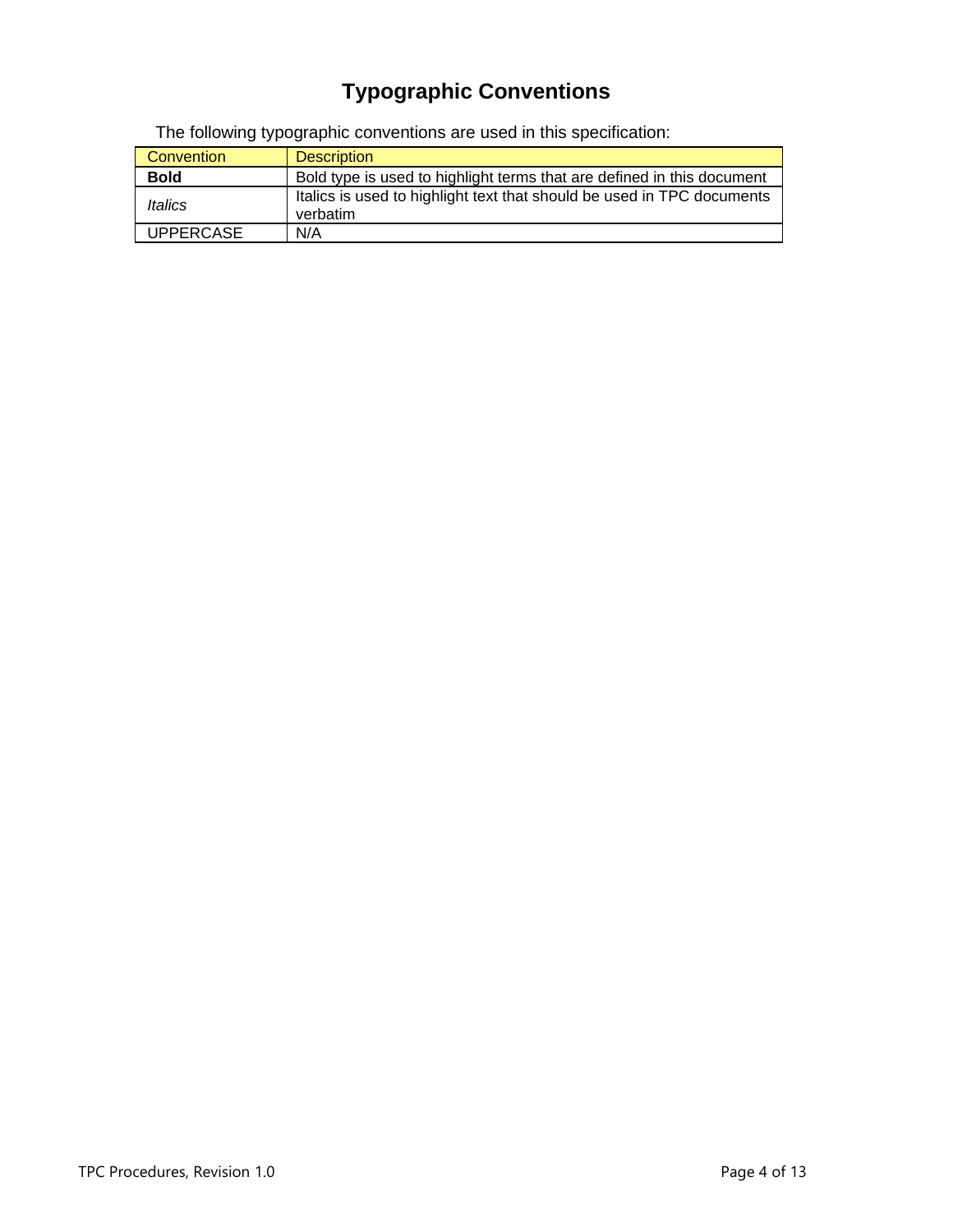# **Table of Contents**

| 0.1                   |         |  |
|-----------------------|---------|--|
| 0.2                   |         |  |
|                       |         |  |
| 1.1                   |         |  |
| 1.2                   |         |  |
| 1.3                   |         |  |
| 1.4                   |         |  |
| 1.5                   |         |  |
| 1.6<br>1.6.1<br>1.6.2 |         |  |
|                       |         |  |
|                       |         |  |
| 2.2                   |         |  |
| 2.3                   |         |  |
| 2.4                   |         |  |
| 2.5<br>2.5.1<br>2.5.2 | 2.5.1.1 |  |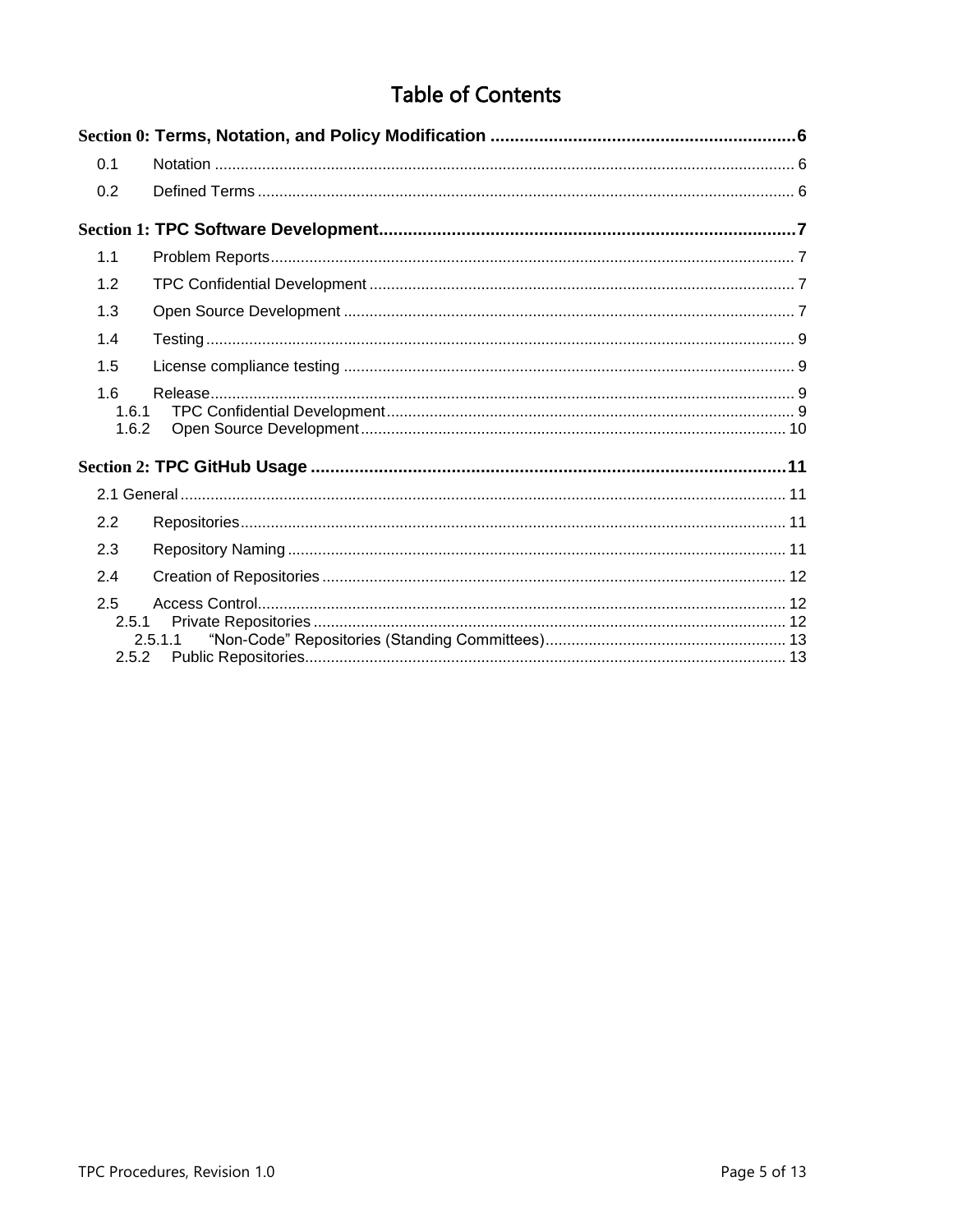# <span id="page-5-0"></span>Section 0: **Terms, Notation, and Policy Modification**

# <span id="page-5-1"></span>0.1 **Notation**

- 0.1.1 A reference to a specific clause in the **Bylaws, Policies** or **Procedures** is written as "**Bylaws** § x.y.z", "**Policies** § x.y.z" or "**Procedures** § x.y.z", respectively, where x.y.z is the clause number.
- 0.1.2 Throughout the body of this document, defined terms (see **Procedures** § [0.2\)](#page-5-2) are formatted in the same style as used in the term definition to indicate that the term has a precise meaning. For example, "**Members**" specifically refers to voting members of the **TPC**, whereas "members" does not have any special meaning.

## <span id="page-5-2"></span>0.2 **Defined Terms**

**Comment**: Any defined term that is not listed in this section shall be found in the **Policies**.

- 0.2.1 **Committer** An individual who has permissions to commit code in the GitHub project.
- 0.2.2 **Code Maintenance Team** An optional team made up of all **Committers** and only **Committers** who will maintain the GitHub code repositories for the subcommittee
- 0.2.3 **Policies**. The current published **Policies** of the TPC
- 0.2.4 **Procedures**. The current Procedures of the TPC, i.e., this document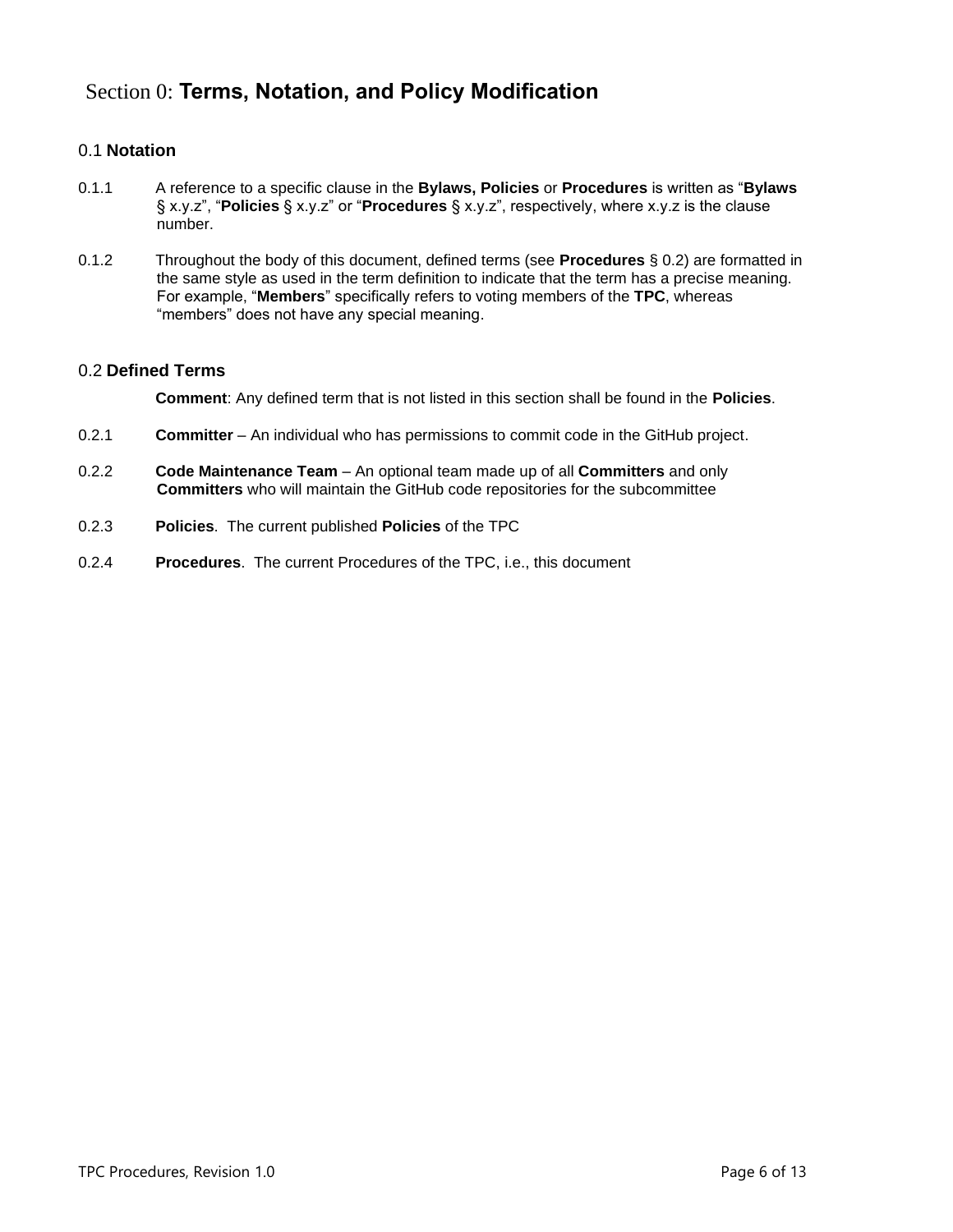# <span id="page-6-1"></span><span id="page-6-0"></span>1.1 **Problem Reports**

To facilitate problem reporting, the **TPC** will provide a problem reporting tool via a web-based interface (or through other mechanisms as defined by the **Council**).

- 1.1.1 **Members** are encouraged to report problems to the **TPC** in a timely fashion.
- 1.1.2 Problem reports will be classified as one of the following:
	- **Bug / Error**: A problem that prevents the proper operation of the **TPC-Provided Software**. This includes any problem that arises out of a change in the version of the **TPC-Provided Software** (e.g. v1.0.0 works fine, but v1.0.1 fails to operate properly).
	- **New Feature / Enhancement**: A request for new (or enhanced) functionality.
	- **Portability**: A problem that prevents the operation of **TPC-Provided Software** with a specific combination of hardware, operating system, compiler and/or data manager. This includes issues of the following nature:
		- a) Enhancement requests to add support for a new version of a platform (e.g. Add support for MyDBMS v2.0.0)
		- b) Error reports indicating that **TPC-Provided Software** no longer works correctly as a result of the platform change (e.g. v1.0.0 compiles fine on OS v1.x but fails on OS v2.x).

## <span id="page-6-2"></span>1.2 **TPC Confidential Development**

Changes to **TPC-Provided Software** by a subcommittee will follow the process outlined in the following clauses.

- 1.2.1 A document describing the requirements for a code change is produced. The change must be linked to one or more problem reports entered in the problem reporting system (See **Procedures** § [1.1\)](#page-6-1).
- 1.2.2 The subcommittee must vote to accept the documented requirements before considering any code changes. (See **Policies** § 3.5.4.2) The subcommittee may modify the requirements during the acceptance process. The subcommittee is encouraged to develop a test case for any proposed changes.
- 1.2.3 The code change and any test case(s) will be made available for evaluation and a notification sent to the subcommittee. Code changes and test case(s) will only be accepted if a signed **CLA** is on file with the **TPC Administrator**.
- <span id="page-6-3"></span>1.2.4 Code changes must be accepted by a vote of the subcommittee. (See **Policies** § 3.5.4.2)

## 1.3 **Open Source Development**

- 1.3.1 Each Open Source project on the TPC's GitHub location will have a sponsoring TPC subcommittee. The sponsoring subcommittee will not always be the TPC-OSS subcommittee. The subcommittee who's charter most closely relates to the code being developed should be the sponsoring subcommittee of the project.
- 1.3.2 A **Code Maintenance Team** of at least three **Committer**s can be formed to manage the project on GitHub if the sponsoring subcommittee does not want to manage individual commits.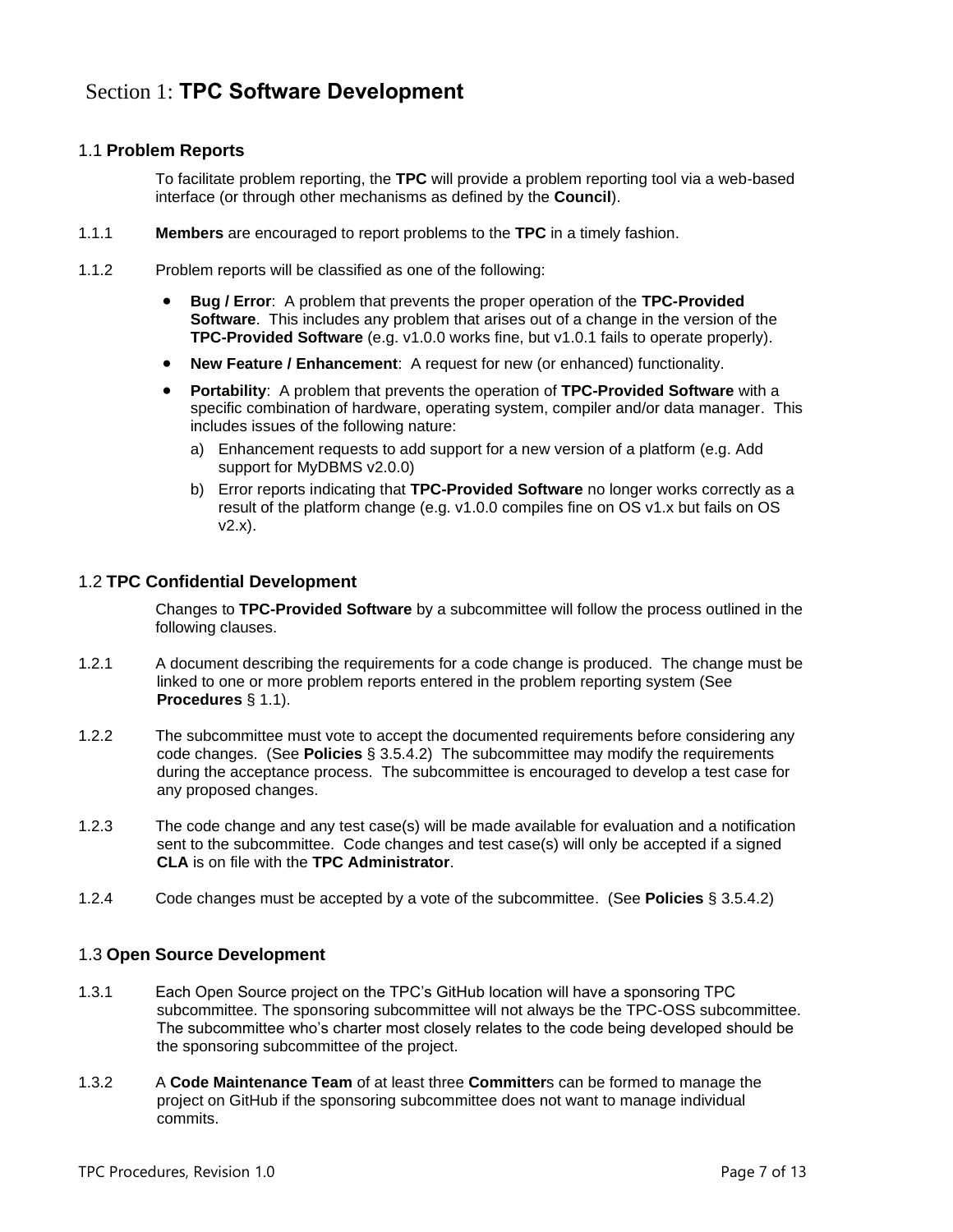#### A **Committer** must meet the following criteria:

- Knowledge of the project
- Understanding of the long term goals of the project
- Understanding of the process and tools involved in the project
- Good attendance at the Code Maintenance Team meetings (See **Policies** § 3.5.4.7 as guidance)

One of the **Committer**s on the Code Maintenance Team must be designated as the Code Maintenance Team Lead role by the Code Maintenance Team members. The duties of the Code Maintenance Team Lead role include providing organizational logistics for the Code Maintenance Team such as scheduling meetings and being the primary interface back to the sponsoring subcommittee.

#### 1.3.3 A **Code Maintenance Team** can meet separately and at a different cadence than the sponsoring subcommittee.

#### 1.3.4 A **Code Maintenance Team**'s responsibilities will include but not be limited to the following

- Open new issues
- Prioritize issues
- Begin work on new or existing issues
- Assign issues to TPC members or non-TPC individuals to work on
- Close issues once they are completed
- Approve pull requests
- 1.3.5 The **Code Maintenance Team** will give a report at a cadence requested by the sponsoring subcommittee on the current work going on in the open source project.
- 1.3.6 **Code Maintenance Team** membership maintenance
	- Formation The initial members of a **Code Maintenance Team** will be voted on by the sponsoring subcommittee
	- A **Code Maintenance Team** will always have at least two **Committer**s coming from the sponsoring subcommittee from at least two different member companies.
		- Member companies cannot accept their own pull requests
	- Code maintenance members may be individuals that are not from a TPC member company.
		- Associate Membership or NDA required to be on the **Code Maintenance Team**
		- **Committers** cannot accept their own pull requests
	- Multiple **Committer**s from the same member company are allowed.
- 1.3.7 Changes to the membership of the Code Maintenance Team can be proposed by either the **Code Maintenance Team** or the sponsoring subcommittee, but must be approved by a majority vote in the sponsoring subcommittee
- 1.3.8 Dissolution The sponsoring subcommittee can sunset a **Code Maintenance Team** by a super majority vote. The responsibilities of managing the GitHub project and individual commits would become the responsibility of the sponsoring subcommittee.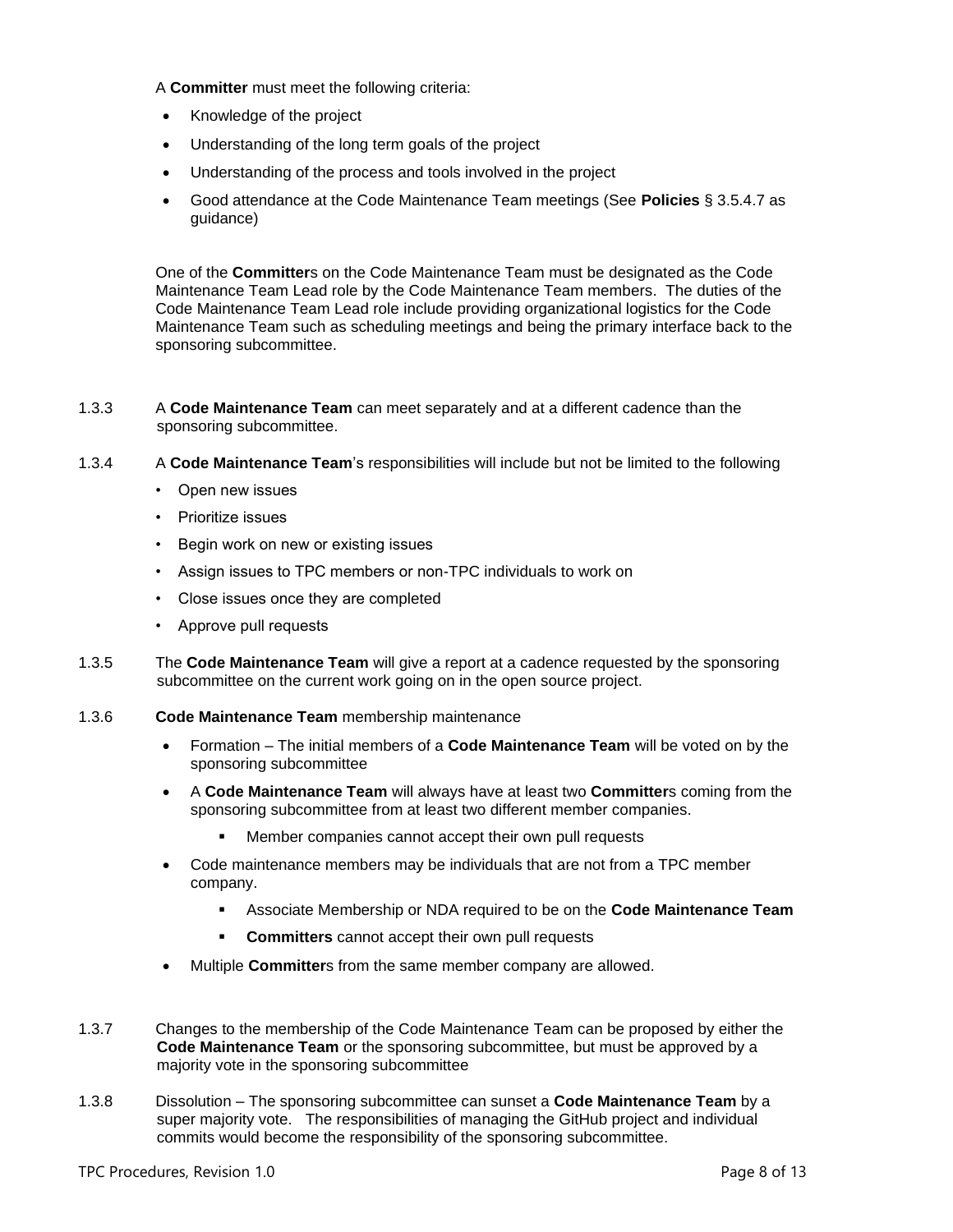### <span id="page-8-0"></span>1.4 **Testing**

All **TPC-Provided Software** must be tested on a representative set of platforms with the assistance of member companies or in the case of software developed in open source, the community. The type and amount of testing performed on each platform must be sufficient to ensure proper operation of the **TPC-Provided Software**. The following categories provide guidelines for the types of testing which is expected.

- 1.4.1 **Platform testing of source code**: Simple tests that validate the quality of the source code and compliance with coding best practices. This includes verifying that the source code compiles without warnings on a representative set of platforms, as well as testing with thirdparty code analysis tools used to validate the code for best practices (e.g. memory leaks, exception handling, etc.).
- 1.4.2 **Platform testing of executable code**: Tests that validate the required functionality of code. Tests also verify that exception handling is correct and check for memory leaks and other unintended side effects.
- 1.4.3 **Unit testing**: Tests for specific functionality, on a routine or method basis. Test cases are generally simple (input X produces output Y). Examples include random number and date/time generation.
- 1.4.4 **Functional testing**: Tests designed to exercise specific functionality on a subsystem basis. Test cases are more complicated and may require specialized code to simulate the operation of the benchmark and/or validate the results of the simulation. Examples include input generation and mix control.
- <span id="page-8-4"></span>1.4.5 **End-to End testing**: Tests the entire operation of the benchmark, performed by **Members** or in the case of software developed in open source, the community in their environment(s). Test cases are designed to validate the data generated by a revision of the code are comparable to previous versions and verify no functional differences have been introduced.

#### <span id="page-8-1"></span>1.5 **License compliance testing**

A software license scan must be done on all TPC-Provided Software before it is released.

A member company that has access to license compliance testing tools that the TPC does not may use their tools to test for license compliance and provide the TPC with the results.

The responsibility for license compliance is the responsibility of the Benchmark subcommittee if the code was not developed **as** open source

The responsibility for license compliance is the responsibility of the sponsoring subcommittee if the code was **developed as open source**

The sponsoring subcommittee can assign the license compliance responsibilities to the Code Maintenance team if one exists in the subcommittee

#### <span id="page-8-2"></span>1.6 **Release**

#### <span id="page-8-3"></span>1.6.1 **TPC Confidential Development**

To create a revision of **TPC-Provided Software**, the subcommittee must:

1.6.1.1 Collect all approved code changes to include in the revision (Procedures § [1.2\)](#page-6-2), as appropriate for the type of revision level (Policies § **Error! Reference source not found.**).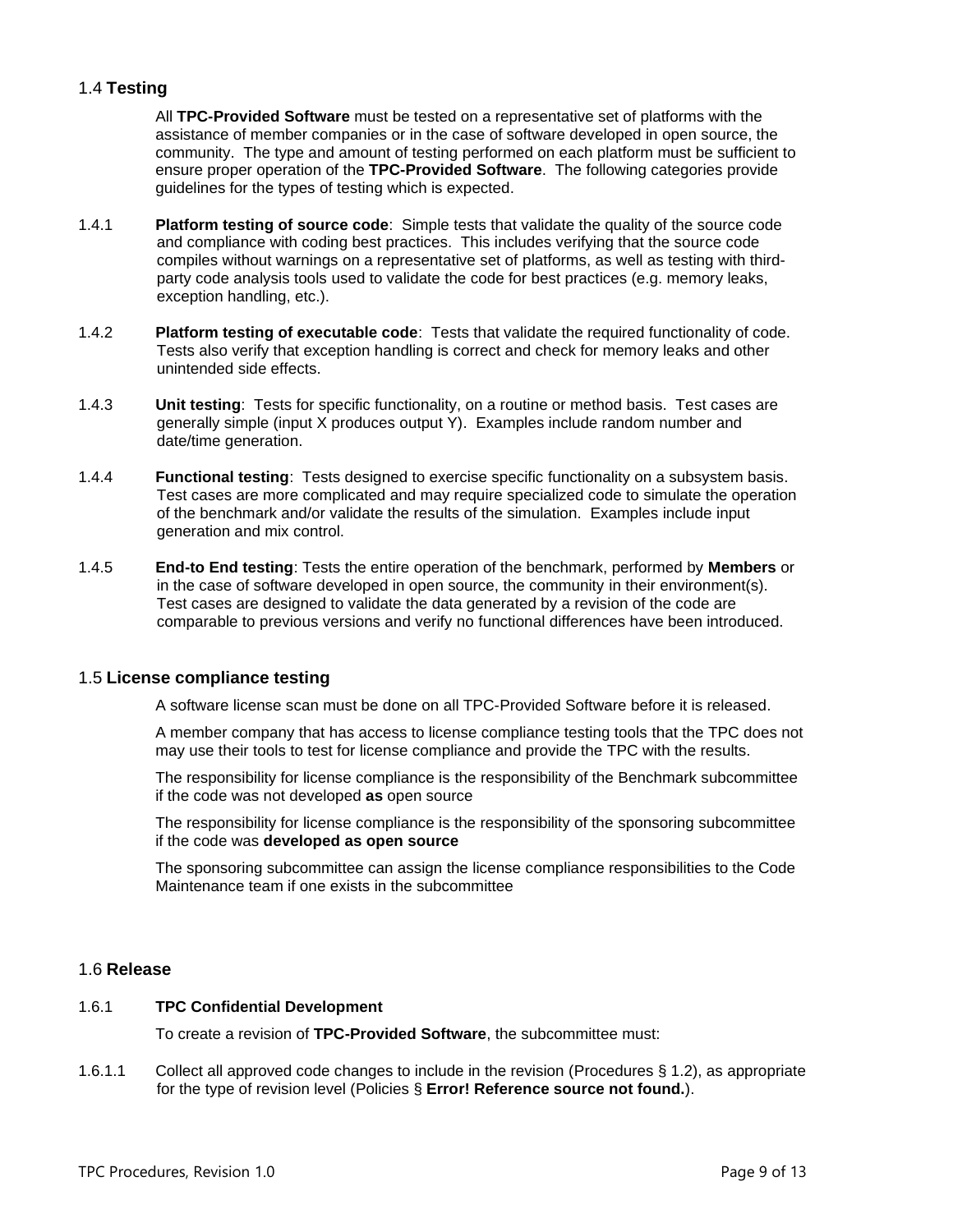- 1.6.1.2 Produce a "beta" revision of the code with sufficient lead time to allow member companies to integrate the code into their environment for verification of the proposed changes. The "beta" revision could be identified with a fourth-level identifier.
- 1.6.1.3 Perform appropriate testing (**Procedures** § [1.4\)](#page-8-0) to ensure the proposed changes (**Procedures** § [1.2\)](#page-6-2) properly address the associated problem reports (**Procedures** § [1.1\)](#page-6-1) and ensure that no new problems are introduced.
- 1.6.1.4 Ensure that a least one member company tests the proposed changes in an end-to-end environment (**Procedures** § [1.4.5\)](#page-8-4) and report back in a timely manner.
- 1.6.1.5 The details of the testing performed must be documented in subcommittee meeting minutes.
- 1.6.1.6 Resolve any reported issues with the proposed changes to the satisfaction of the subcommittee.
- 1.6.1.7 If any previously approved code changes cannot be included in the release for any reason, exclusion requires a subcommittee vote. (See **Policies** § 3.5.4.2)
- 1.6.1.8 The subcommittee must vote to release an official revision of the **TPC-Provided Software** for approval by the **Directors**.

**Comment**: The voting requirements to approve the type of revision level for the changes to **TPC-Provided Software** are specified in the **Benchmark Class** requirements. In the case of **TPC-Provided Software** that is independent of a **Benchmark Standard**, the voting requirements are listed in **Policies** § **Error! Reference source not found.**.

#### <span id="page-9-0"></span>1.6.2 **Open Source Development**

To create a revision of **TPC-Provided Software**, the subcommittee must:

- 1.6.2.1 Collect all approved code changes to include in the revision (**Procedures** § [1.2\)](#page-6-2), as appropriate for the type of revision level (**Policies** § **Error! Reference source not found.**).
- 1.6.2.2 Optionally produce a "beta" revision of the code with sufficient lead time to allow member companies and the community to integrate the code into their environment for verification of the proposed changes. The "beta" revision could be identified with a fourth-level identifier.
- 1.6.2.3 Perform appropriate testing (**Procedures** § [1.4\)](#page-8-0) to ensure the proposed changes (**Procedures** § [1.2\)](#page-6-2) properly address the associated problem reports (**Procedures** § [1.1\)](#page-6-1) and ensure that no new problems are introduced.
- 1.6.2.4 Ensure that a least one member company or community member tests the proposed changes in an end-to-end environment (**Procedures** § [1.4.5\)](#page-8-4) and report back in a timely manner.
- 1.6.2.5 Resolve any reported issues with the proposed changes to the satisfaction of the sponsoring subcommittee and/or Code Maintenance Team if one exists.
- 1.6.2.6 The subcommittee must vote to release an official revision of the **TPC-Provided Software**.

**Comment**: The voting requirements to approve the type of revision level for the changes to **TPC-Provided Software** are specified in the **Benchmark Class** requirements. In the case of **TPC-Provided Software** that is independent of a **Benchmark Standard**, the voting requirements are listed in **Policies** § **Error! Reference source not found.**.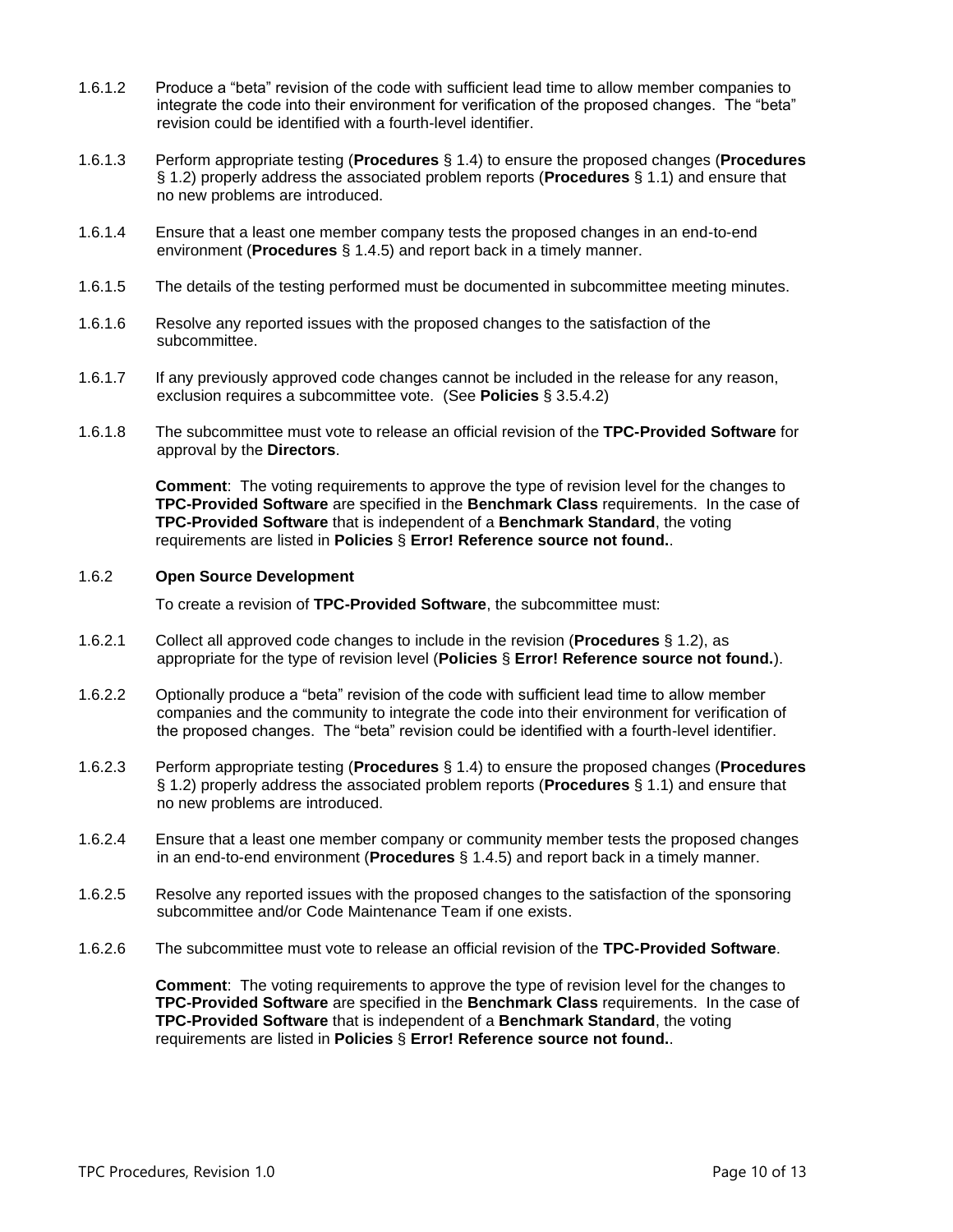# <span id="page-10-0"></span>Section 2: **TPC GitHub Usage**

# <span id="page-10-1"></span>**2.1 General**

All source code, documentation and issue tracking for **TPC** Benchmarks and **TPC-Provided Software** is to be maintained in GitHub repositories.

## <span id="page-10-2"></span>2.2 **Repositories**

With GitHub, the central unit is the repository. A repository is a place for source code, documentation, or other materials that are to be version controlled (henceforth "materials") and comes with an issue tracker and a wiki.

For large enterprise projects, there is some debate about whether to keep materials and issues in the same repository. In large projects, since the group of people creating issues are different than the group of people maintaining the materials, it is prudent to use separate repositories for materials and issues, so access can be managed more granularly.

However, for **TPC** purposes, the vast majority of issues will come from developers themselves, and thus it should be fine to track issues in the same repository as the materials. In addition, within a single repository, a user can have read-only access to materials and read-write access to issues and the wiki, so this allows for a suitable level of access control given our rules around code access and the **CLA**.

**Resolution #1**: We will keep materials and issues in the same repository.

The **TPC** also produces two main types of material -- **TPC** Specifications and **TPC-Provided Software**. Specifications can range from a user-guide type of documentation (for Express benchmarks), to very detailed implementation documents (for Enterprise benchmarks). **TPC-Provided Software** can range from simple data generators (for Enterprise benchmarks) to full end-to-end kits (for Express benchmarks).

Since we have **CLA** requirements for code, but no such requirement for documentation (specifications), it would make sense to keep Specifications and Software in separate repositories.

While this does mean two repositories (and sets of issues) to track, there are various tools for GitHub that can provide unified views of outstanding issues to make it simpler to do issue triage / project planning.

<span id="page-10-3"></span>**Resolution #2**: We will keep code and non-code materials in separate repositories.

#### 2.3 **Repository Naming**

So how should we name the repositories? We know that there are code and non-code repositories, so that will need to be part of the name. In general code and non-code materials are associated with a single benchmark (since we are not the best at sharing and reusing), but we also need to consider the potential that a single committee may maintain multiple specifications or software packages, so the software package or specification name should be part of the repository name as well. A third token should be allowed for differentiation (eg, major versions that entail complete rewrites, archived code from other repositories, and so on.)

#### **Resolution #3: The following three-part naming convention will be used.**

```
<repo_name> := <scope_name> '-' <other_name> '-' <type_name>
<scope name> := <package name> | <br/> <br/> <br/> <br/> <br/> <br/> <br/> <<br/>committee name>
<package name> := <alnum>
<benchmark_name> := <alnum>
<committee_name> := <alnum>
```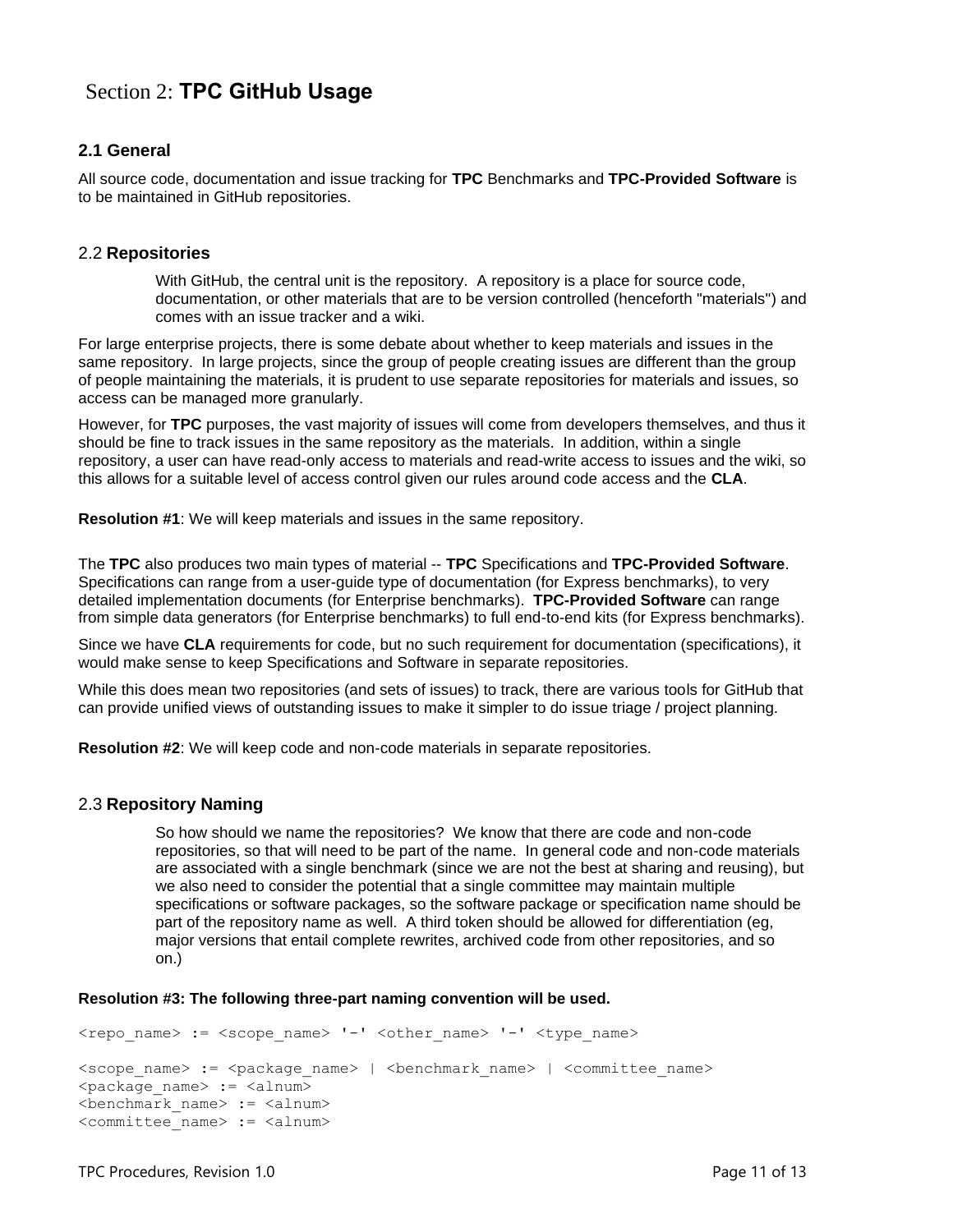```
<other_name> := 'software' | 'kit' | 'benchmark' | 'general'
<type_name> := 'code' | 'noncode'
\langlealnum> := 'a' through 'z', 'A' through 'Z', '0' through '9'
```
### **Examples:**

```
EGen-software-code # for EGen code
TPCE-benchmark-noncode # for TPC-E specification
TPCxBB-kit-code # for TPCx-BB kit
TPCxBB-benchmark-noncode # for TPCx-BB specification
Pricing-general-noncode # for TPC-Pricing specification
OSS-general-noncode # for OSS general non-code materials
HammerDB-software-code # for HammerDB
OpenDataGen-software-code # for an open-source data generator
```
### <span id="page-11-0"></span>2.4 **Creation of Repositories**

In what situations would we need to create new repositories? In general we need a repository for any sizable piece of work that we intend to make public (such as a specification or software), or possibly to support the operation of a **Standing Committee** or a technical subcommittee.

#### **Resolution #4: The following actions may drive the creation of a new repository:**

- a new benchmark specification
- a new software package or kit
- a major revision of a benchmark or software package (that are substantial, such as a re-architecture)
- license changes to a software package or kit

Access Control

#### <span id="page-11-1"></span>2.5 **Access Control**

#### <span id="page-11-2"></span>2.5.1 **Private Repositories**

Under **Policies** § [1.1,](#page-6-1) the contents of source code and/or document repositories are considered **TPC Confidential**. The contents of these repositories are intended to be open to all **Members**. However, given the legal requirements of our **CLA**, access controls must be maintained on repositories containing **TPC** source code.

"Source Code" Repositories

Any 'code' repository:**TPC**

- read-write access: specific users with business need and signed **CLA** on file
- read-only access: all **Members**
	- "Non-Code" Repositories (except for Standing Committees)

Any 'non-code' repository except for standing committees:

- read-write access: all **TPC Members**
- read-only access: <none>